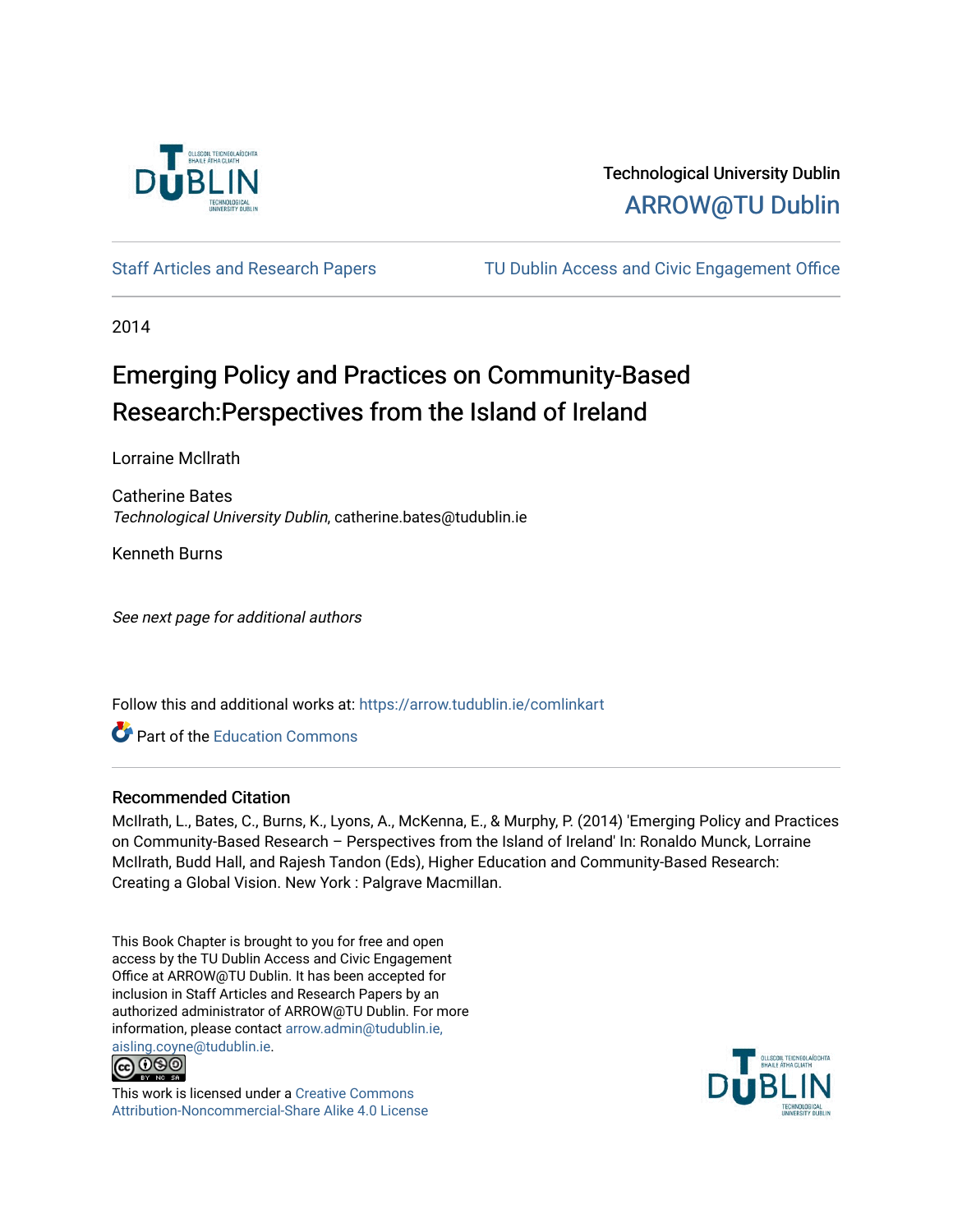# Authors

Lorraine Mcllrath, Catherine Bates, Kenneth Burns, Ann Lyons, Emma McKenna, and Padraig Murphy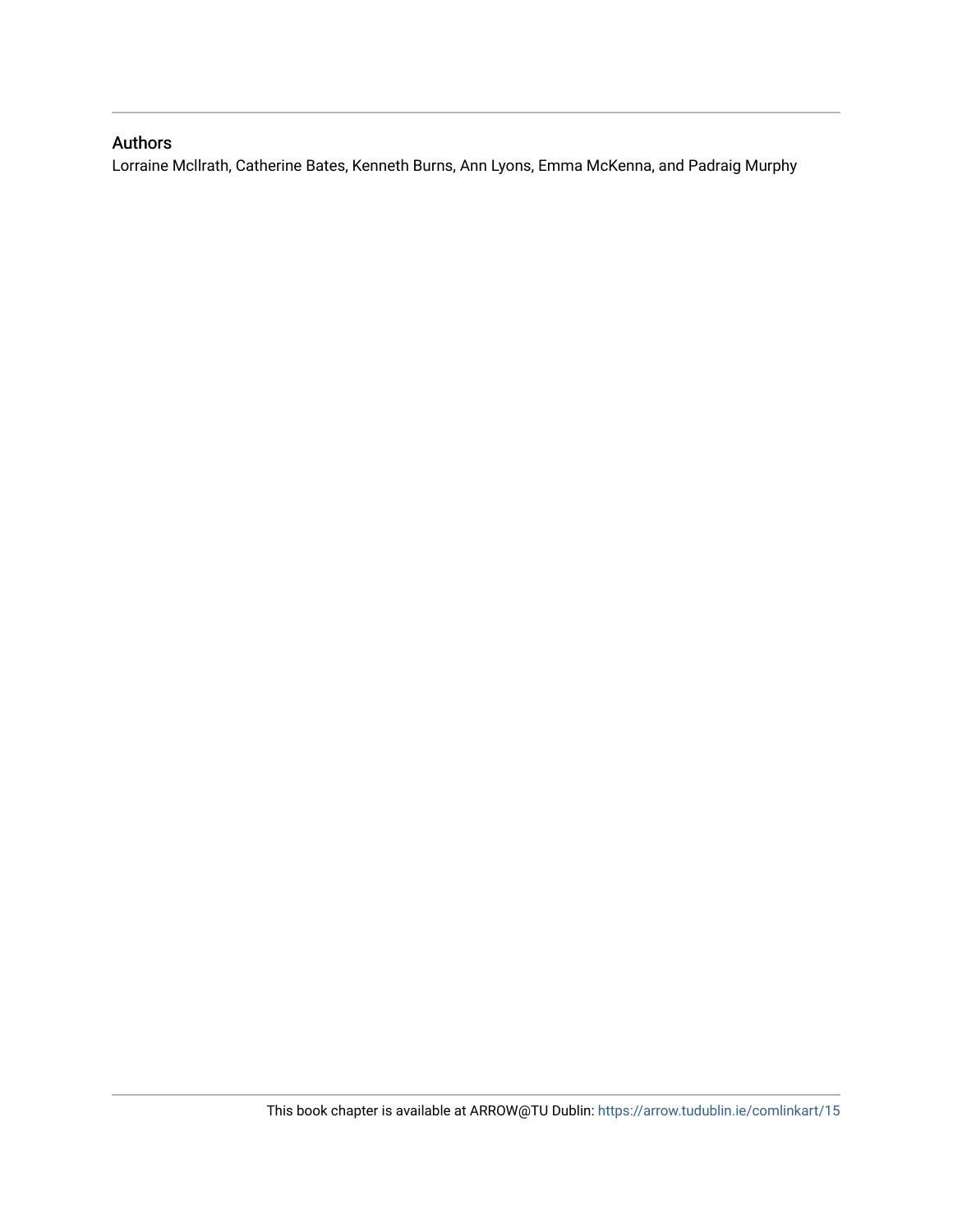# Emerging Policy and Practices on Community-Based Research – Perspectives from the Island of Ireland

By Lorraine McIlrath, Catherine Bates, Kenneth Burns, Ann Lyons, Emma McKenna and Padraig Murphy

In recent decades, much ground has been lost in terms of the public realm; that shared essential space of scholarly discourse and contestation of an independent people free to participate and change their circumstances, to imagine their future – be it in Ireland, Europe or at global level has to be reclaimed by generous and open scholarship. . . The challenge is to ethically reconnect economy, culture, science and society and in the process of so doing, to recover or reinforce an ethos of emancipatory scholarship. aIndependent thought, from home and abroad, and scholarly engagement with our current circumstances are crucial (Higgins, 2012, p. 1).

#### Introduction

It is our shared understanding that one of the core roles of higher education is 'to reconnect economy, culture, science and society' as argued by the current President of Ireland, Michael D. Higgins, and, in doing so, evolve scholarship that creates positive social change through the fostering of collaborative partnerships with community and the wider society. Higher education is going through a period of rapid change as globally the economic recession has caused a shift in conceptual thinking from economic foci towards engagement with community and society (Escrigas et al, 2014; Inman and Schuetze, 2010). It is widely agreed in principle that higher education institutions can play a pivotal role in terms of societal well-being through their three core activities of research, teaching and service (service can also be called, engagement or outreach). Watson (2007) argues that it is through an intentional civic or community engagement strategy and practice that higher education can impact positively upon community and society. There is a multifaceted rationale for the development of community and civic engagement strategies and practices within higher education. For example, within the context of Northern Ireland (as part of the United Kingdom), engagement or public engagement with research has gained traction as a result of a concerted effort by research funders to seek impactful research that resonates with, and is responsive to, society. While in Ireland, engagement is seen as central to economic and social development and recovery in a period of fiscal crisis. As the 'value added' role of higher education in community engagement gains growing recognition, on the island of Ireland, a range of approaches have developed to foster greater civic and community engagement, including Community Based Research (CBR).

In this chapter, we articulate understandings, principles and characteristics of CBR and discuss its position within an all-island Irish context, examining both national and local policies and practices. We then highlight five vignettes of institutional practice that have evolved across the island of Ireland to support and develop an institution-wide approach to CBR. Opportunities and challenges to communitybased research are explored with regard to Northern Ireland, which is part of the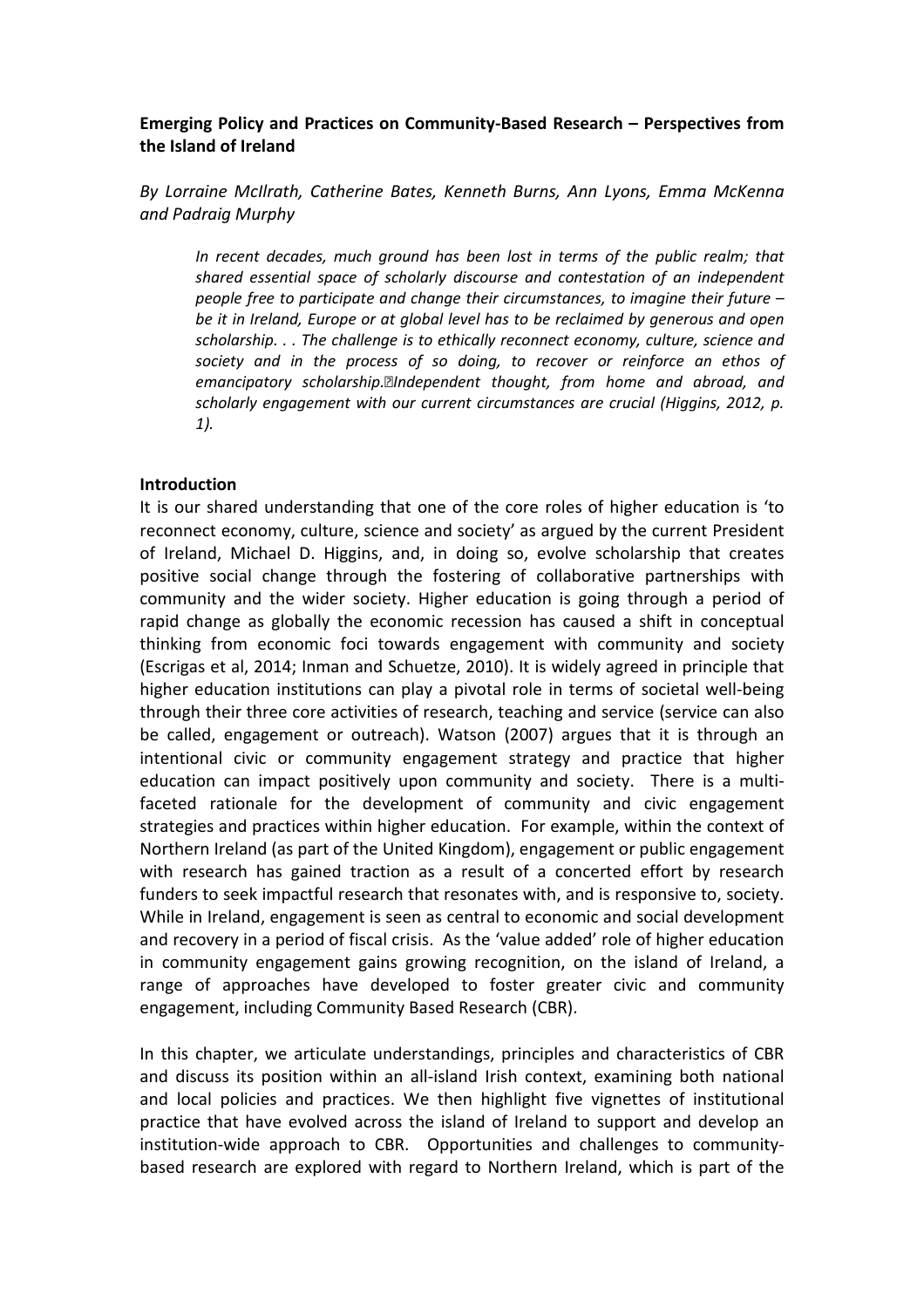United Kingdom (UK), and to the Republic of Ireland, both of which have different higher education systems, policies, structures and funding arrangements. As part of this analysis, we discuss networks that support this work across Ireland, in particular Campus Engage, a platform to support the development of civic engagement activities across Irish higher education. This development is framed against a new Irish higher education policy vision whereby 'engaging with the wider society' is 'one of the three interconnected core roles of higher education' alongside teaching and learning, and research (DES 2011, p. 5). Within the UK context, the Department for Employment and Learning (DELNI) produced a strategy Graduating to Success: A Higher Education Strategy for Northern Ireland (2012) which emphasises the importance of research, teaching and engagement. We conclude the chapter with a concise overview of possible future developments in CBR practice and policy implementation.

#### Community-Based Research: General Principles and Local Flavours

CBR seeks to connect communities and civil society organisations with higher education institutions (HEIs) through student, and also through staff, research activities. The starting point of CBR is a research question or puzzle generated by, and of significance to, the community. Community in this sense could mean local cooperatives, voluntary or not-for profit organisations such as mental health charities, community gardens, services for persons with disabilities, and local communities identified by a clear geographical affiliation. It could also mean communities of interest around a shared topic of concern such as the local economy, health, housing, or crime, all of whom are seeking collective social action (Strand et al., 2003). These groups of engaged citizens seek a way to partner with their local HEI and CBR initiatives are vehicles for this matching service (known as Science Shops in some countries. See Chapter 6 by Steinhaus on the development of Science Shops). CBR initiatives can involve both academic staff and students. Academics can engage through supervising student researchers, or through collaborating with communities in their personal research activities. Students can be involved in CBR from undergraduate to PhD level, and are matched with community groups to work on their research questions as part of the students' course work.

CBR can be placed within what is known as the Mode 2 form knowledge production (Gibbons et al., 1994), a mode that centralises participation, democracy and social accountability in academic research. Mode 2 is differentiated from Mode 1 knowledge production which has, traditionally privileged the lone researcher in his/her lab, is hierarchical in nature, may work under public patronage, and from which innovation arises in a linear way. It represents an epistemological change as much as a procedural one. CBR can be positioned therefore within the participatory paradigm that centralises the importance of action and collaboration (Denzin and Lincoln, 2005). CBR is not characterised by a particular method (McDonald, 2009); rather, it is the *principles* informing this approach to research which are its hallmark. While there is a common set of principles that distinguishes CBR across different countries, the local CBR initiative often derives its flavour from the local culture, disciplinary background of the participants, policy frameworks and available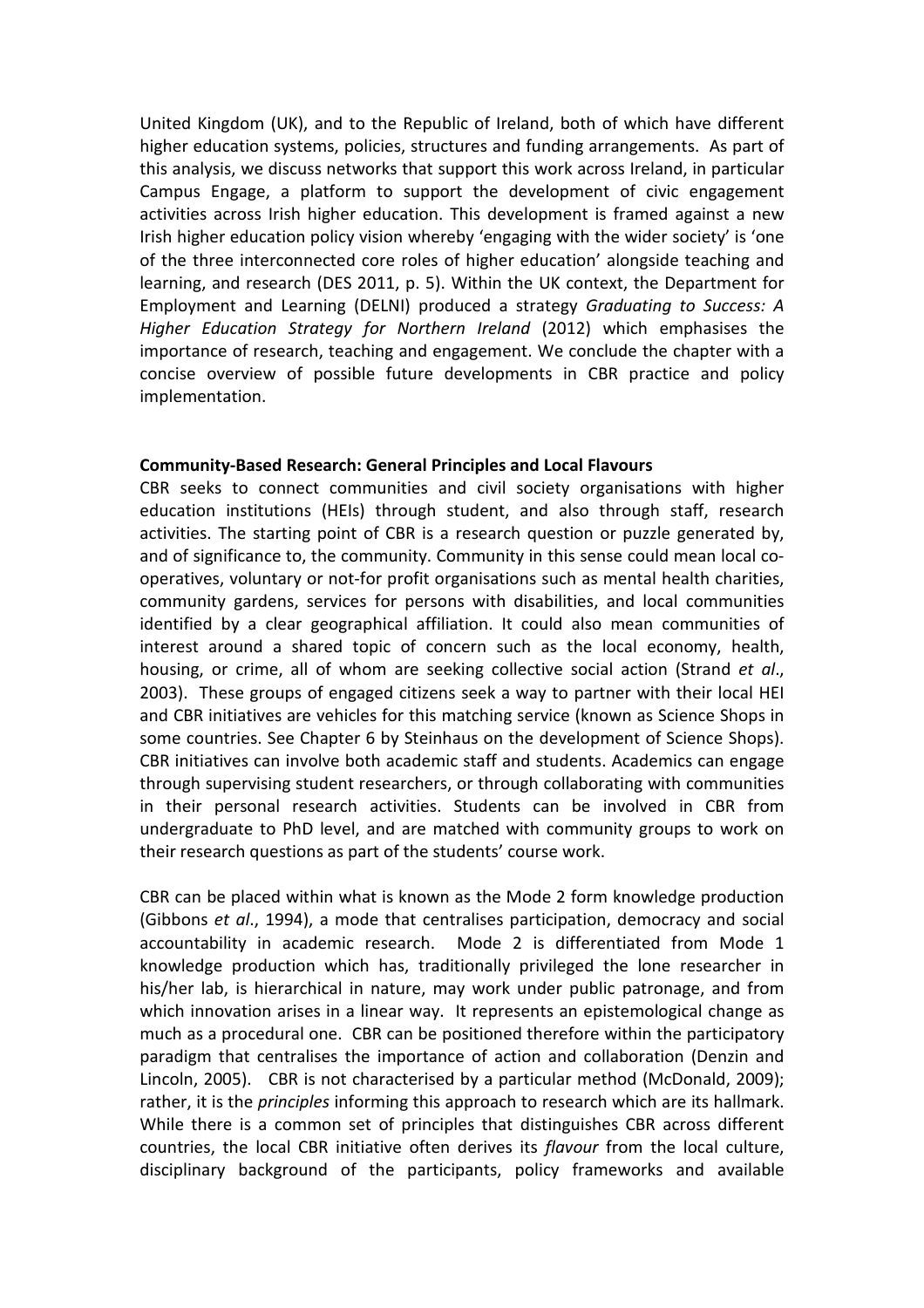resources. The Community Health Scholars Programmes define community-based research as:

 A collaborative approach to research that equitably involves all partners in the research process and recognizes the unique strengths that each brings. CBPR [community-based participatory research] begins with a research topic of importance to the community and has the aim of combining knowledge with action and achieving social change…" (2001, cited in Minkler and Wallerstein, 2003, p. 4).

In seeking to promote equitable relationships between HEIs and the wider community, the 'flow' of resources and knowledge is not just from HEIs to the community. The community brings its own strengths, knowledge, locally derived questions and capacity to the research relationship, and contributes to the training and civic engagement of student researchers and the HEI. Also, CBR promotes equity by seeking to facilitate access for community groups that may feel excluded from the HEI in their locality. The CBR knowledge production process has an explicit goal of translating the findings and research process into action for change at community and/or national level. This action seeks to transform communities and society for the better. This transformation can include tackling environmental issues such as soil and water quality, addressing and highlighting social justice concerns, and developing technological solutions to support communities and citizens.

While CBR projects are commonly underpinned by a participatory ethos that emphasises equality of power relations, highlights shared ownership of data and uses collaborative research design and processes, there is variety in the degree of participation among community and voluntary groups in the CBR process. While some groups are content to provide a question and receive a research report at the end of the process, others share full responsibility for the study and operate as equal partners in the design, decision-making, and data collection (see Biggs, 1989). The degree of participation can be influenced by a range of factors, including, but not limited to, HEI research cultures; demands on community groups; perceived levels of skill; and the ability of the CBR initiative to mentor and support a fully participatory process. Many structural, practical, skills and power components can be negotiated throughout the research process, to facilitate the desired level of participation and collaboration by partners.

On the island of Ireland a number of HEIs have been implementing the principles and practices of CBR through HEI-wide facilitation units that support the development of CBR as an intentional research activity. Some of these units have evolved from a grassroots or bottom up position, with academic staff evolving the CBR activities; in other instances the units exist due to a top down commitment from senior administration of the HEI; while others bear the characteristics of both top- down and bottom-up approaches. The most evolved initiative is the Science Shop at Queen's University Belfast, established twenty-five years ago, with Dublin Institute of Technology, University College Cork, Dublin City University and the National University of Ireland, Galway at varying degrees of evolution and establishment. While other initiatives exist within the context of Ireland, we focus on five examples within this chapter emanating from our own practice. Interestingly, all of these units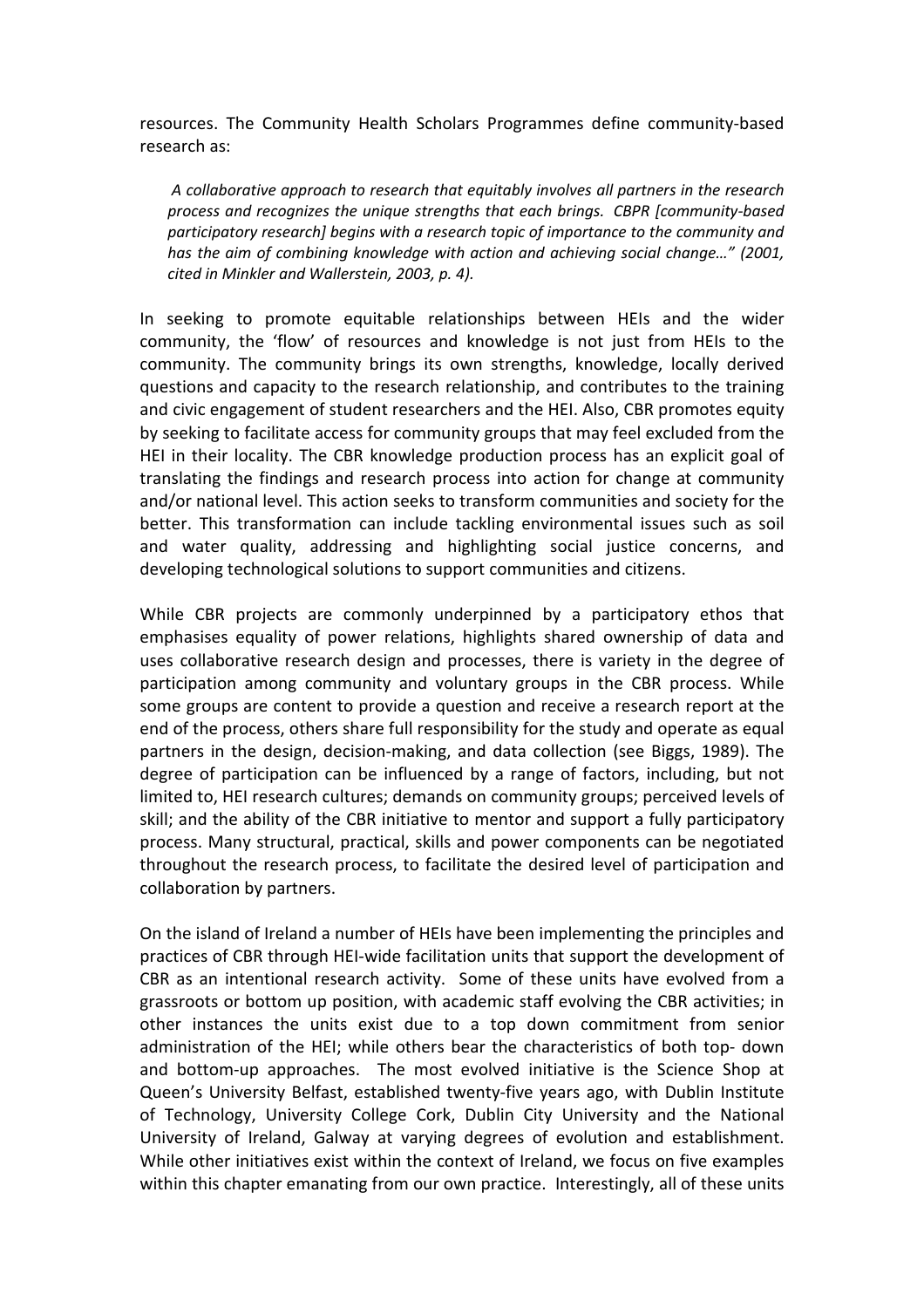are positioned in different institutional locations, including an academic department, careers, teaching and learning, and access and widening participation. The following vignettes give a flavour of the history, modus operandi and some of the types of CBR activities supported at five HEIs in Ireland. These vignettes are shared with the reader to stimulate thinking on the challenges, opportunities, policy context, resources and creativity that can lead to the setup and maintenance of CBR activities.

#### Community-Based Research Activities on the Island of Ireland

The Science Shop at Queen's University Belfast - The Science Shop at Queen's University Belfast was established in 1988 based on models in the Netherlands where the name literally translates as knowledge exchange. The Science Shop works with Civil Society Organisations (CSOs) to develop research projects based on their research needs which are suitable for students within the university to carry out as part of their degree programmes. Science Shop research projects are therefore examples of co-created research, with community organisations bringing their specific needs and knowledge, and students bringing their research training and skills. Organisations typically receive a piece of research that they do not have the resources to carry out, whilst students get the experience of doing a piece of research in a real life situation which benefits both their learning and their career development. The Science Shop is based within Academic and Student Affairs, and has 2.2 FTE staff. Since 2007, this Science Shop has been funded by the Department of Employment and Learning through the Higher Education Innovation Funding Scheme. It is funded by the Department '[given] the absence of a dedicated Higher Education Active Community Fund in Northern Ireland and also the fact that the NI Science Shop . . . was widely regarded as an EU exemplar of best practice in Higher Education.' (Department of Employment and Learning, 2010) During the last three years of HEIF funding, 320 projects were developed with 110 CSOs, of which 200 were completed. Over 400 students in total were involved in completing these research projects. A further round of funding for 2013-2016 was recently confirmed. Whilst The Science Shop works with students right across the university, in practice more projects take place in environmental and social science disciplines. To give an example, a group of undergraduate Social Policy students worked with the Forum for Action on Substance Abuse on potential links between substance abuse and suicide. Their report was brought to the Northern Ireland Assembly's Inquiry into the Prevention of Suicide and Self-Harm. Another example was a group of MSc Environmental Management students who worked with Belfast Hills Partnership to examine options for restoring quarries whilst minimising the impact on biodiversity. Their conclusions will be used to prepare a funding case for restoring a quarry for mountain biking and potentially for income generation. The Science Shop at Queen's University Belfast has also been involved in developing the field of public engagement with research at both UK and international levels. It has provided support and mentoring to CBR initiatives across Ireland, both informally and through European Commission funded projects such as the Public Engagement with Research and Research Engagement with Society (PERARES) project.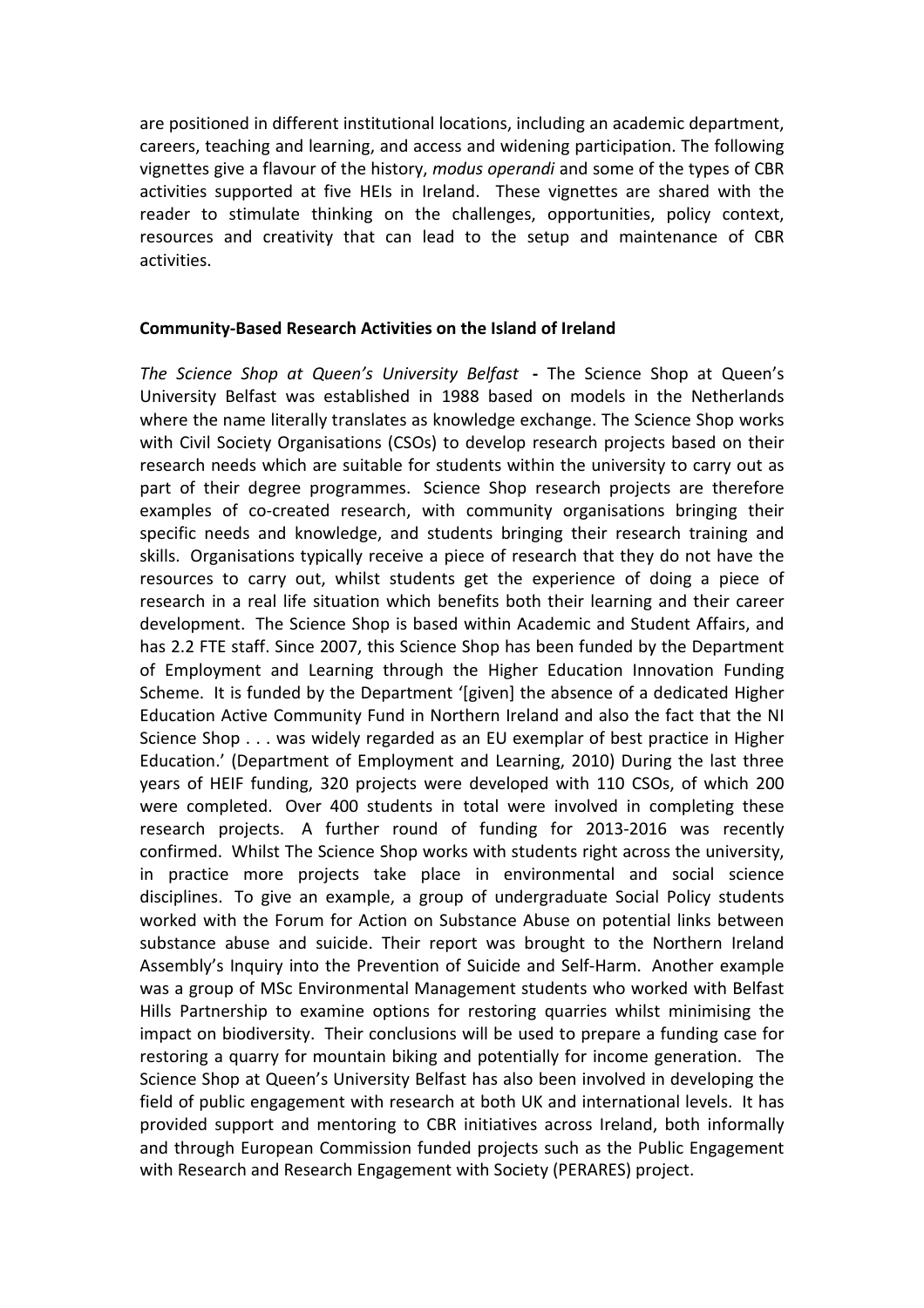Students Learning with Communities (SLWC) at Dublin Institute of Technology (DIT) The Programme for Students Learning with Communities (SLWC) at DIT was set up in 2008 on the basis of a successful funding application to the HEA's Strategic Innovation Fund (SIF). Two full-time coordinating staff were appointed for three years to develop the Programme. It built on a previous DIT pilot called the Community Learning Programme. SLWC is based in the Directorate of Student Services, as part of the DIT Access and Civic Engagement Office. In 2011 the staffing level was reduced from 2.3 full time equivalents to 1.3 as the three-year SIF funding came to an end. SLWC staff secured some additional funding from the EC as part of the 4-year PERARES project, which aims to increase the involvement of civil society in research.

SLWC staff collaborate with a wide range of community partners to discuss their evolving research ideas and concerns. SLWC supports community-based learning, or service-learning, which is process-focused rather than outcome-focused, as well as community-based research, which has a research output as the focus of the work. Community research ideas are framed as broad questions, categorised by disciplines, and advertised to students and academic staff through the SLWC website (www.dit.ie/ace/slwc) and in regular e-mail updates. Individual students can apply (with the support of their supervisor) to undertake research in response to these community research ideas. A three-way meeting between the academic, student and community partner is facilitated by SLWC staff to discuss and agree the detail of the research question and approach. Academics can also decide to work with a cohort of students on research questions from one or more community partners. As an Institute of Technology, DIT has programmes in many applied subject areas, and students' research projects with communities can lead to a product concept or a design as much as a traditional thesis or research report. Since 2008, over 140 research projects have been undertaken by DIT students in response to questions from community partners. Examples of CBR projects in DIT include: PhD project in Product Design, jointly supervised with Enable Ireland, to research and develop a design framework for user-centred collaboration by designing an alternative computer input device for people with disabilities; two Master's thesis projects in Higher Education and Child, Family and Community Development in collaboration with AONTAS (the national adult learning organisation), investigating supports needed by community and adult learners in order to access Higher Education; Chemistry undergraduate students comparing the relative effectiveness of different methods of testing for alcohol in breath and urine, with the Garda Road Safety Unit; Tourism undergraduate students working with Slane Community Forum to research opportunities to regenerate the local community through tourism.

# Community-Academic Research Links (CARL) at University College Cork (UCC)

CARL was established at UCC in 2006 and commenced student and community project work in 2010. CARL is based on the Science Shop community-based research methodology. This initiative began as a academic-led volunteer initiative largely within the School of Applied Social Studies. CARL is now part of the University's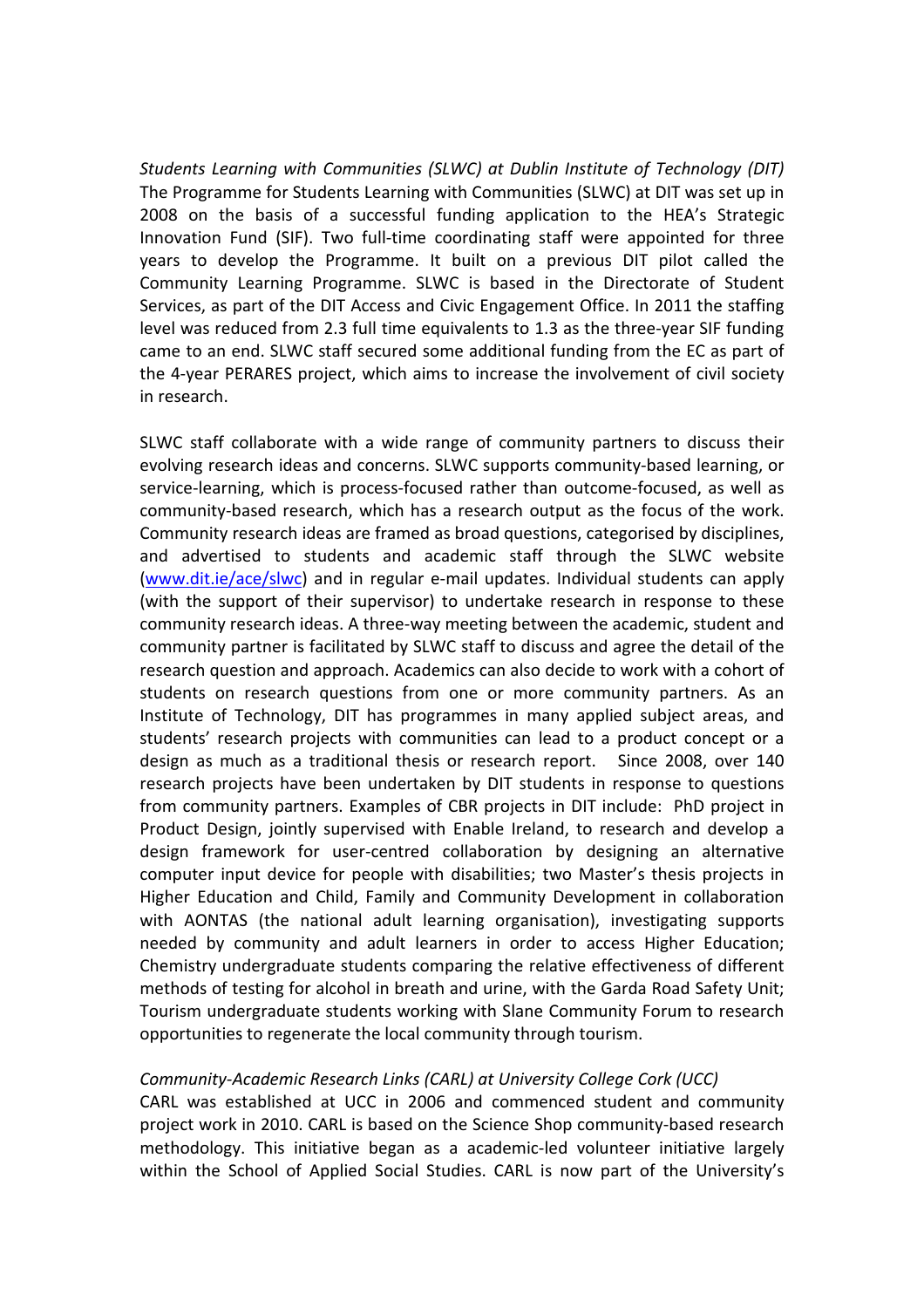strategic plan (University College Cork, 2013) and work has begun to translate CARL into a University-wide community-based research initiative. As CARL is a volunteer initiative with only a very small number of paid co-ordination hours, it has a limited capacity to undertake projects. Since 2010, CARL has completed research studies with 19 community and voluntary groups and 28 students, with 12 more projects ongoing. While CARL began its life as a Science Shop with the aim of meeting the research needs of community and voluntary groups, principally through student research dissertation work, it is no longer called a Science Shop (See Chapter 6 for details on the Science Shop). This term did not 'translate' well in the University since the sciences queried the name, and the humanities and social sciences felt excluded. This misunderstanding arose due to the more restrictive English language meaning of the word 'science', encompassing the physical and life sciences, compared to the more liberal German meaning of 'wissenschaft', which comprises all domains of knowledge and knowledge production.

CARL is an interesting case-study for the establishment of a CBR initiative in a period of fiscal crisis with a concomitant retrenchment of government investment in higher education. With a committed group of individuals - community partners, academics and administrators - who believe in the principles of civic engagement, widening access to the resources of the university and promoting students' critical engagement with the wider community beyond the campus, it is possible to begin small and do good work, even in the initial absence of a formal university mandate. Moreover, the support of the wider European Science Shop community, their resources and counsel, along with the advice of senior university policy makers, can offer opportunities for creativity in the design and running of a CBR initiative.

One example of the contribution students can make to the community is illustrated by a CBR project between a Master of Social Work student and a cancer support charity (see O'Connor, 2013). Cork ARC Cancer Support service sought to provide information and support through a blog. The student did a review of the research evidence to establish whether there was support for the efficacy of such a blog. Following this review, a blog was then created by the student in WordPress and evaluated. At the end of the pilot the blog had a 1,000 users a month, is still running and feedback has been very positive from users. CARL is now working with this group to further develop their use of technology through the research and development of a mobile app for evidence-informed diet plans for cancer patients.

#### Community Knowledge Exchange at Dublin City University

Community Knowledge Exchange (CKE) is the title of the CBR facilitating unit or Science Shop at DCU, launched in 2012. CKE in DCU is cross-disciplinary and comprises a 'Knowledge Broker' who facilitates exchanges between academics, community partners and a management team of three DCU academics. CKE takes a theoretical and practical approach, influenced by thinking in contemporary science communication and Science and Technology Studies, to facilitate co-construction of knowledge within the local community. 'DCU in the Community' was founded following the university Civic Engagement Strategy's stated aim to "To share knowledge through a sustainable university-community dialogue based on the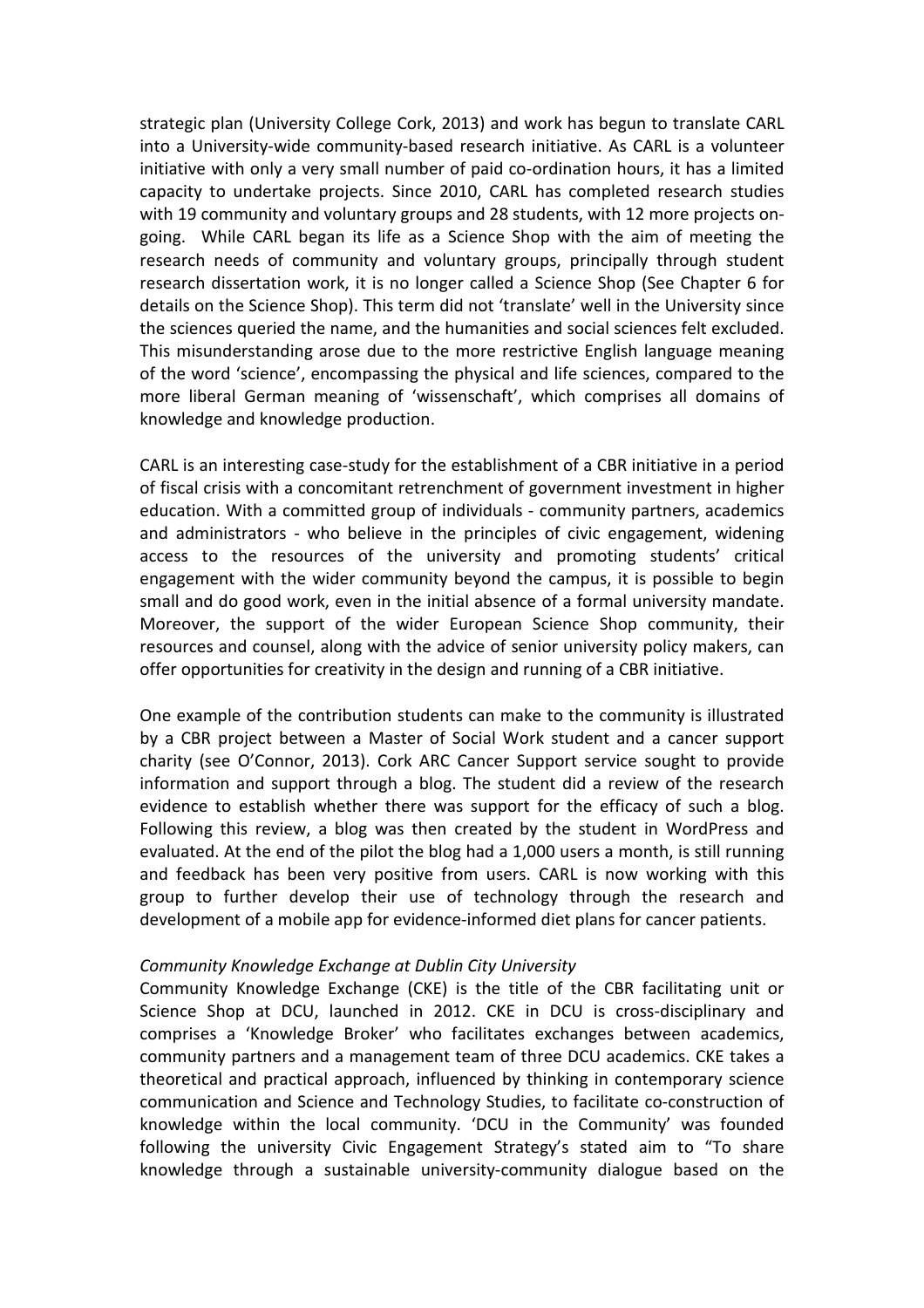principle of exchange and mutual learning". DCU in the Community is the 'public outreach' campus of DCU, based in the heart of Ballymun, its neighbourhood, one of Dublin's more socially disadvantaged areas. By 'match-making' DCU researchers with local societal issues, CKE facilitates CBR activities and instils a culture of engagement within teaching and learning practice within DCU itself. CKE is now a vital part of the output of DCU in the Community.

There have been several community initiatives in recent years at DCU. However, the first that might be recognised as a science shop project was New Communities and Mental Health in Ireland: An Analysis, published by DCU in 2008 in partnership with Cairde, a group that challenges inequalities in society for ethnic minorities. This project identified specific mental health issues and needs of Ireland's migrant and ethnic communities. Since CKE's official opening in 2012, two projects have been completed from the BA in Communication Studies – a study of volunteers from Volunteer Ireland and a report on mobility issues for the Dublin 12 Disability Mainstream Access Project. Further studies from the Faculty of Humanities and Social Science and the BSc in Health and Society at DCU are due in 2014. The target is to have twelve projects completed by the end of 2015.

DCU has also positioned itself as Ireland's 'University of Enterprise'. This creates its own tensions, as social enterprises interact constantly with Schools and Faculties. A science shop's participatory ethos fostering dialogue among equals runs up against success stories from the for-profit sector. However this was an important aspect of the origins of CKE - to embed itself into the heart of university strategy and facilitate links between the enterprise and not-for-profits sectors. All CKE research however, is carried out exclusively for the not-for-profit sector. CKE is at the heart of active civic engagement but crucially does not preclude mutual benefit to society and economy.

The central person in the relationships between Deans, Heads of Schools and Research Convenors on one side, and community partners on the other, is the Community Knowledge Broker. This person maintains links, facilitates social enterprises in formulating research questions and brokers relationships with suitable researchers, personnel and programmes. The job of the Knowledge Broker is to manage the relationship of academic assignment and local dissemination, and indeed, local activism. Up to this point, CKE has been relatively cost neutral, depending on a volunteer Knowledge Broker and a management team of DCU academics and NorDubCo. It now requires more buy-in centrally from DCU.

Engaging People in Communities (EPIC) at the National University of Ireland, Galway EPIC is part of the Community Knowledge Initiative (CKI) at NUI Galway and it coordinates the community-based research aspect of the work of CKI. Created in 2012, it is a relatively new area of activity within CKI, and follows on from initiatives in student volunteering (ALIVE programme) and service learning, which were established at the inception of CKI in the early 2000s. Through the student volunteering activities and the service learning programmes, solid and sustainable collaboration between the university and the wider community has been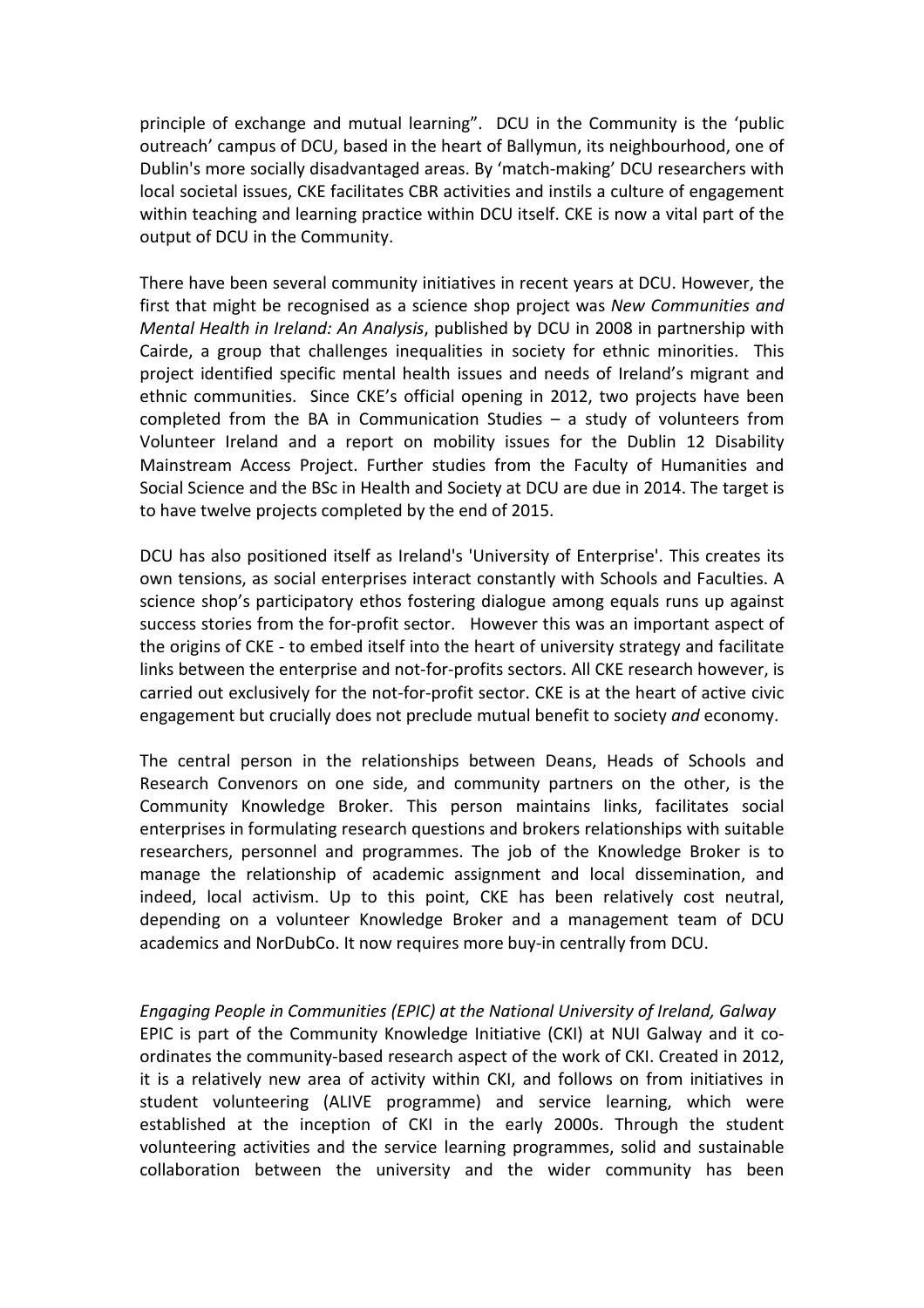established, and this has provided an ideal basis on which to build the work of EPIC. As well as co-ordinating community-based research, EPIC is also involved in the related areas of knowledge exchange and advocacy. As part of CKI, EPIC is corefunded by the university, employs one full time member of staff and operates on a university-wide basis. It is an important point of contact for students and staff throughout the university, who want to be involved in CBR. In addition, because EPIC is based in a centre for community engagement, it is 'community-facing' and functions as a vital first point of contact for community-based organisations that wish to engage in collaborative research with the university. EPIC strives to be an effective mediator of relationships within the university and between the wider community and the university.

EPIC is guided in its work by the principles of community-based research exemplified by Ochocka et al. (2010, p. 3), who define this approach to research as being, community-situated, collaborative and action-orientated. EPIC has been greatly influenced by the Science Shop model and puts elements of the Science Shop approach into practice through community-based research carried out by students, for dissertation and/or course-work purposes. However, its activities are not restricted to students carrying out CBR, since EPIC also supports community-based research activities of staff, and through its co-ordination of public knowledge exchange events, provides a forum for sharing knowledge on community-based research and advocacy. In this context, EPIC has established strong links with individual staff members, teaching programmes and research centres within the university, that are committed to advocacy, action and community-based approaches to research. These relationships are forming the basis on which EPIC is building collaborative partnerships within the university, to support communitybased research. EPIC has also been forging relationships with a number of CSOs, and projects in the areas of, the rights of migrants and asylum seekers, biodiversity and land-use, design of space in urban environments and socially engaged arts, are currently underway.

# Policy Contexts – Ireland and Northern Ireland

In terms of institutional practice, the above vignettes give insight into the momentum being built at the individual HEI level, but we can also point to policy on higher education within Ireland and Northern Ireland that has the potential to buttress and support the development of engagement in its broadest sense. In January 2011 the Irish Minister for Education launched the National Strategy for Higher Education to 2030 (DES, 2011), known within the sector as the Hunt Report. This policy vision report places 'engagement', in its many guises, on a par with research and teaching and learning in higher education in Ireland. A central tenet of the Hunt Report is 'a vision of an Irish higher education sector that can successfully meet the many social, economic and cultural challenges that face us over the coming decades, and meet its key roles of teaching and learning, research, scholarship, and engagement with wider society' (2011, p. 4). One of the high-level research objectives stemming from this vision concerns increasing research activity in niche areas that 'are aligned with and are a significant support for Irish national economic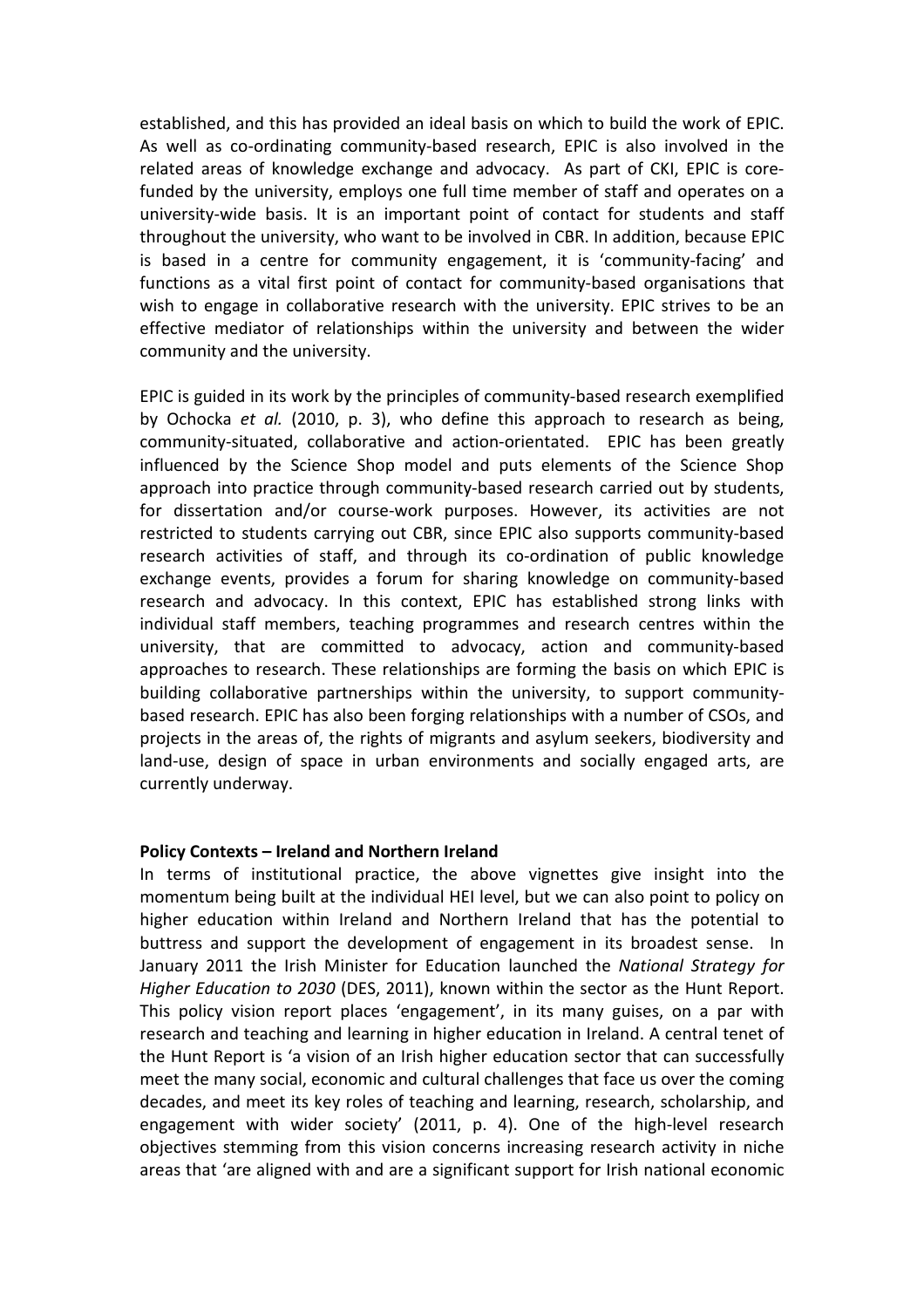social and cultural needs' (2011, p. 2). Additionally, "Higher education research will need to connect to enterprise and society in new and imaginative ways to harness its potential for economic and social well-being, including a more effective approach to knowledge transfer and commercialization" (2011, p. 12).

While the Hunt report does not directly name CBR, we would argue that CBR is a one core element of engagement as it presents a new and an extremely effective way to address the societal impact of research. Whilst the Hunt Report positions engagement on a par with research and teaching, there is much that remains to be done at the operational level, as currently there is no requirement on HEIs to implement an engagement mission. The Hunt Report is further supported by the Higher Education System Performance Framework 2014-2016 published in December 2013 that seeks, "To maintain an open and excellent public research system focused on the Government's priority areas and the achievement of other societal objectives and to maximise research collaborations and knowledge exchange between and among public and private sector research actors" (Higher Education Authority, 2013, p. 2). However, it does not offer an opportunity to measure engagement activities. For example institutions could be required to allocate funding for posts to support collaborative research or learning with communities. Several of the initiatives outlined in the vignettes above have had funding threats or have lost funding and/or staffing allocation in recent years, despite the policy vision and support for this work. There is therefore considerable scope and opportunity to develop policies to support CBR and other forms of civic engagement. From a legislative perspective, the Universities Act 1997 states that the objectives of a university shall be to not only to "advance knowledge, but to also promote the cultural and social life of society and to promote learning in society more generally", with dissemination referred to as the method of sharing research outcomes (Part III, 1997). However, many within higher education see the public as the audience for research dissemination, rather than as potential valuable partners in the research process. So while policy vision in Ireland broadly offers support for CBR, as yet there is no requirement for CBR practices to be implemented within every HEI, or designated funding to support CBR coordinators within individual institutions.

In Northern Ireland, drivers for CBR are framed by UK policy, where there is a strong political emphasis on public engagement, particularly in terms of public engagement with research. In 2009, the Department for Business, Innovation and Skills published a key report examining the future of universities in a knowledge economy. This report offered a blueprint of the way forward for higher education, and was written in the context of the 'more constrained public spending environment' (Department for Business, Innovation and Skills, 2009, p. 3) of that time. Between 1997-2009 the UK government doubled investment in the research base, resulting in 'more publications and citations per researcher and per pound of public funding than any of our major competitors' (Department for Business, Innovation and Skills, 2009, p. 55). One of the central tenets of the strategy was to 'ensure that we better understand and exploit the ways in which research can make greater economic and social impact' (Department for Business, Innovation and Skills, 2009, p. 3). It establishes that 'the government will seek to remove barriers to this kind of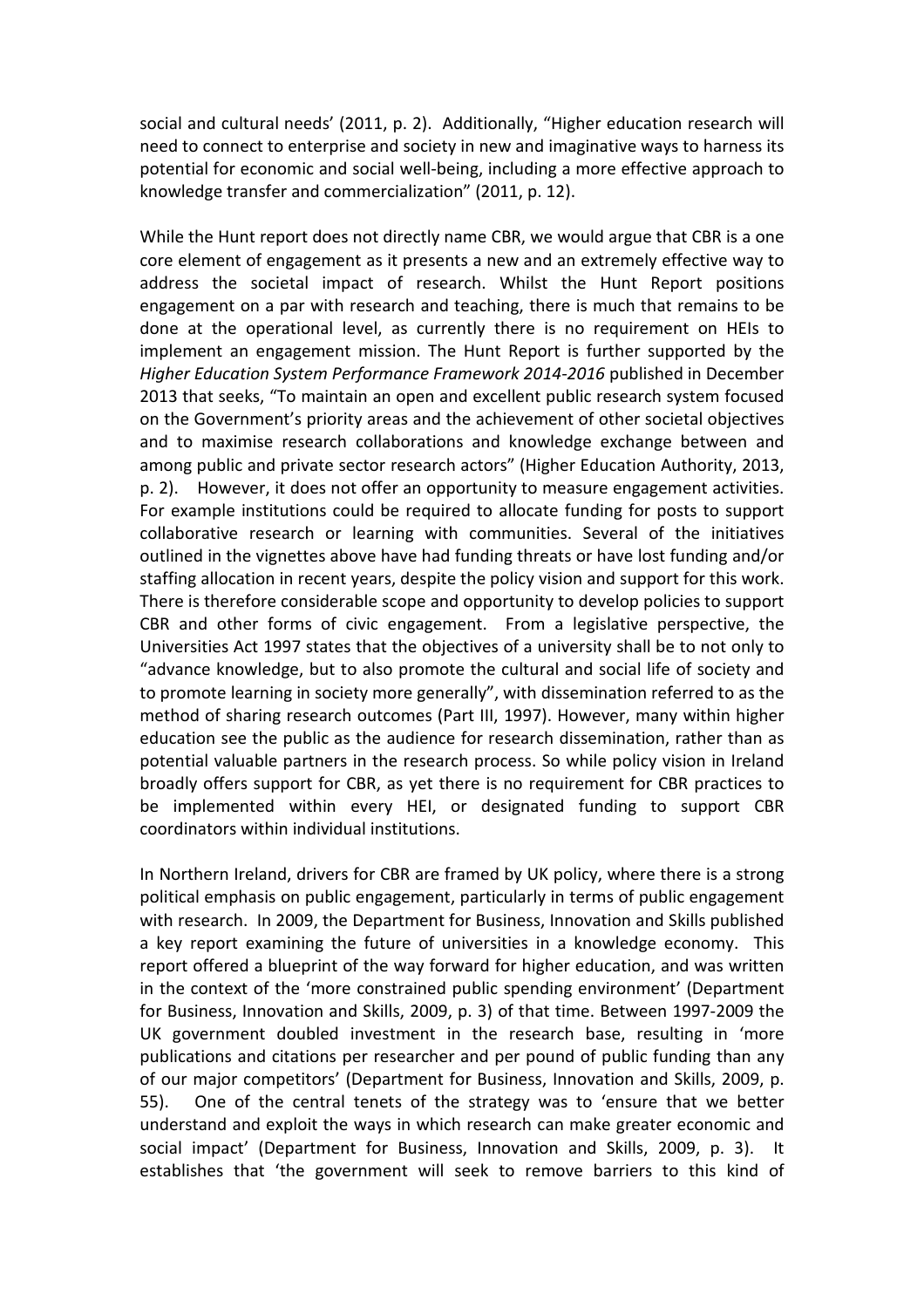interaction and … will provide incentives for wider engagement' (Department for Business, Innovation and Skills, 2009, p. 67) via Research Councils UK funding and via the Research Excellence Framework, which have sought to build 'a vision for a research culture that values, recognises and supports public engagement' (RCUK, 2012).

While the focus on public engagement with research does not necessarily directly correlate with CBR, it may create an environment where it has an opportunity to develop. In practice, many of the drivers of this policy context have been economic rather than social. More recently, policy papers issued under the UK Coalition government have focused on engagement with business. The February 2012 Wilson Review on university interaction with business acknowledged the role of social enterprise and Small to Medium Enterprises (SMEs) in student work-related learning, but makes no reference to community interaction:

The review does not include any consideration of the role that universities play in meeting the needs of the public sector, although the role of social enterprise in supporting charitable organisations is included in the context of enterprise education. (Wilson, 2012, p. 15).

While the science and research programme funding continues to be ring-fenced at £4.6bn, the current focus at a policy level is almost exclusively on university-business interaction and on the potential economic benefits which may flow from such interactions.

Within Northern Ireland itself, in 2012, the Department for Employment and Learning (DELNI) produced Graduating to Success: A Higher Education Strategy for Northern Ireland. This strategy emphasises the importance of research, teaching and engagement, setting out sixteen projects under four guiding principles of responsiveness, quality, accessibility and flexibility (p. 3). The Strategy also recommends that a systematic approach towards community engagement on a local, national and international basis is adopted and embedded within universities. Institutions are encouraged to review their social and community engagement strategies and adopt a systematic approach to such engagement, based on best practice throughout the UK and overseas. In particular, they are encouraged to use their skills and expertise to benefit and engage effectively with local communities (DELNI, 2012, p. 42).

From a European dimension, there is broad policy support for the development of community-based research in higher education. The EC, through its Framework 7 Science in Society funding strand, has facilitated research into, and capacity-building for, Science Shops and community-based research since 2001. The Horizon 2020 research programme includes a strand on "Science with and for Society", which will continue to support the engagement of civil society organisations with the research sector. EC-funded projects such as "Training and Mentoring of Science Shops" (TRAMS) have supported capacity-building for this work in research institutions and in civil society (De Bok, 2008). The Science, Technology and Civil Society (STACS)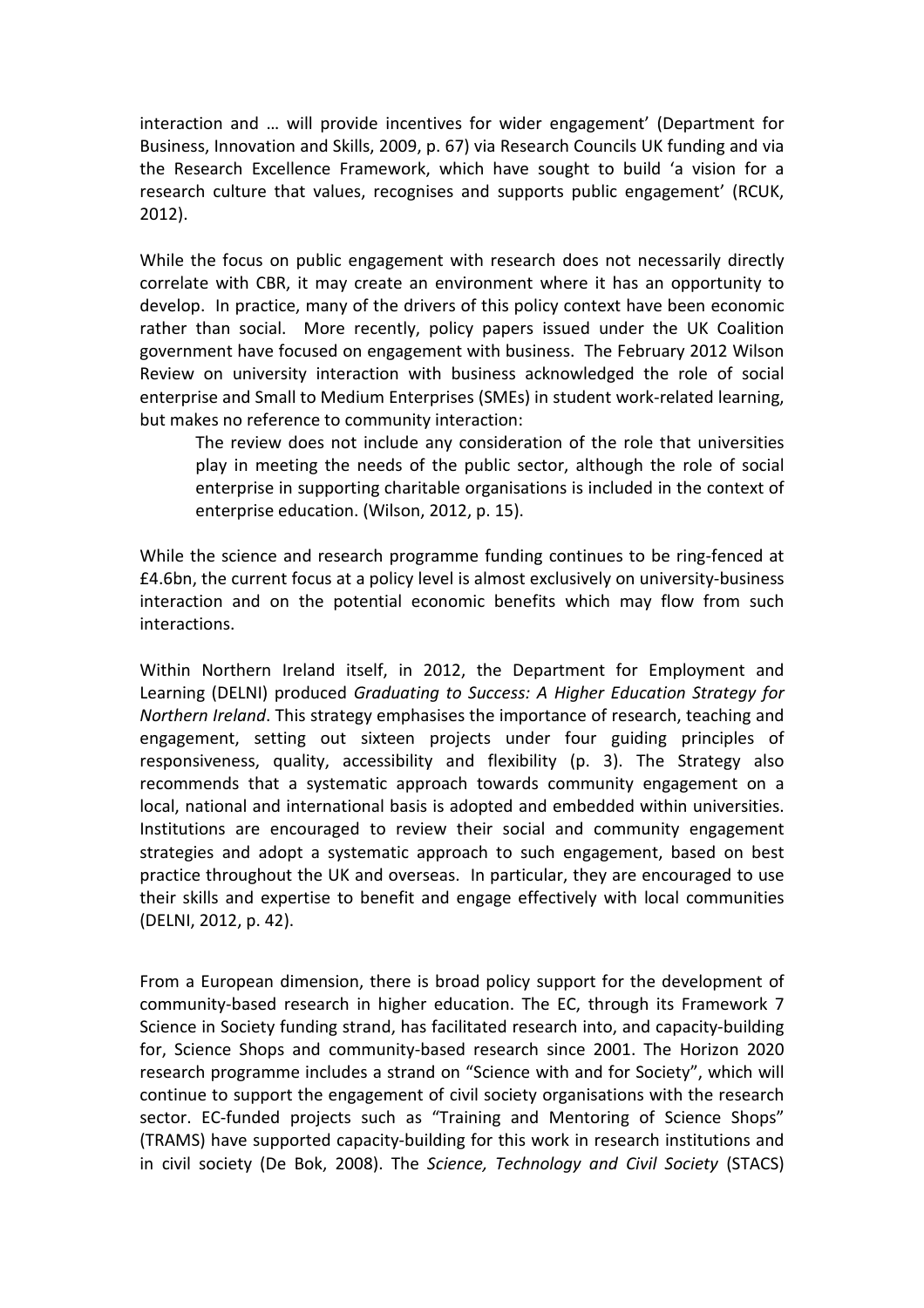report (Gall et al., 2009) recommended the creation of networks of research and higher education institutions engaged in participatory research with society.

In particular, the Public Engagement with Research and Research Engagement with Society (PERARES) project has supported the development of Science Shops across Ireland. PERARES aims to increase capacity for mechanisms to support public engagement in research, such as science shops, and increase the public's role in setting agendas for research (PERARES, 2014). PERARES has supported networking across Ireland as well as internationally. One of its goals was to set up a cross-European mentoring network for new science shops. By funding meetings, travel costs, and ongoing mentoring by partners across the EU for the participating Irish HEIs, as well as peer mentoring by new science shops, PERARES facilitated increased contact among Irish HEIs on both sides of the border. In addition, it helped to support the international Living Knowledge Network, of which many Irish HEI staff are members, and offered two international conferences on CBR, which have acted as essential learning and networking events for Irish and other HEI staff.

Building on the learning from these projects, which emphasise the importance of networks and mentoring to the development of CBR, several support networks have emerged in the Irish context.

# Developing practice and building networks

At regional and international levels a number of networks have evolved in the last two decades to support the practice of CBR and other civic engagement activities within HEIs. Some of these enact existing policy or advocate for policy to be created, so as to develop a fertile environment for strategies and practices to emerge. Many of these networks have created their own policy visions or charters which the leadership of HEIs can sign up to and embed, if there is a national policy vacuum (See Escrigas, 2014; Watson et al., 2011).

Over a decade ago in Ireland, those involved in evolving CBR and other civic engagement activities within HEIs, identified a need to create similar platform or network from which to develop civic engagement, through both top-down and bottom-up processes. The seed-funded Service Learning Academy, initiated in 2005 "generated collaborative conversations on the implications for civic engagement within higher education between academics, policy-makers, senior administrators, students and community" (McIlrath and Lyons, 2009, p. 23) and it was facilitated by four HEIs including DIT, NUI Maynooth, DCU and NUI Galway. Later, through a consultative process, seed-funding awarded by the HEA allowed for the development of Campus Engage in 2007, under a project entitled 'Civic Engagement, Student Volunteering and Active Citizenship'. Campus Engage was a collaboration between another set of five Irish HEIs including DCU, NUI Galway (lead partner), NUI Maynooth, University of Limerick and University College Dublin. The funds awarded by the HEA were matched by each of the five HEIs and a key objective was to promote and support civic engagement in Irish higher education. Its activities included organising an international conference on civic engagement, a national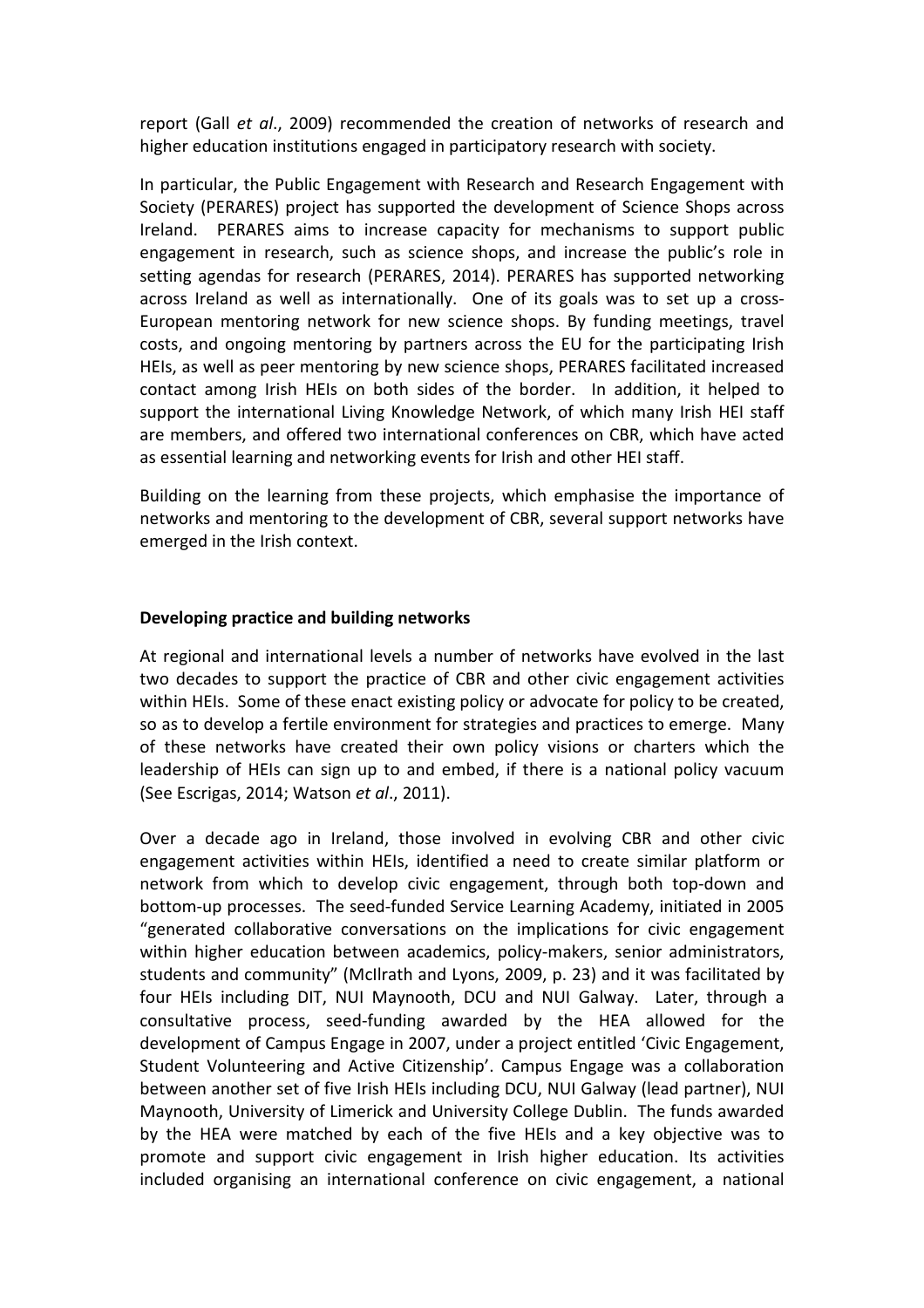conference on student volunteering, carrying out a survey of civic engagement activities in Irish higher education, the hosting of seminars and international scholars and financing a seed-funding scheme to support civic engagement activities in Irish higher education. Having been awarded renewed HEA funding in 2012, Campus Engage is now located in the Irish Universities Association (IUA) from NUI Galway, which represents a neutral, national and strategic home from which to mainstream civic engagement. The network is representative of all HEIs on the island of Ireland, with 17 HEIs having members on the Steering Committee. These members were nominated by HEI Presidents, and represent a range of engagement activities, including CBR. For this second phase of Campus Engage, invitations were sent to a wide range of HEI staff, community partners, and student representatives, to meet to discuss how to build engagement nationally, and identify priority tasks that would be undertaken by working groups representing all stakeholders. The appointment of a full-time coordinator for Campus Engage in summer 2013 has proved to be a huge support for this work.

Following discussion amongst Irish partners involved in the PERARES project an all-Ireland level, the Irish Network for Community-Engaged Research and Learning (INCERL) was established in 2011 by HEI coordinators of CBL/CBR initiatives, to support each other as practitioners of civic engagement. Although this network has no funding, coordinators of CBL and CBR meet several times a year, in order to provide mutual support. INCERL's main priorities are to address practice, policy, and research/scholarship in community-based research and learning, and members of the group have been involved in several collaborative presentations and publications. There is considerable crossover in membership between INCERL and Campus Engage, which is a positive factor in the networking process and the building of a critical mass. There are plans to replicate the mentoring model established within PERARES across Ireland through the Campus Engage working groups. These mentoring and networking opportunities should foster the development of practice in CBR in both new and experienced Irish HEIs.

Within the UK, great strides have been made to cluster people and HEIs together to articulate and practice public engagement through collaborative activities and networks. Funders have made an explicit commitment to public engagement via the 'Concordat for Public Engagement' (2012) and have encouraged HEIs to make a similar commitment by signing up to the 'Manifesto for Public Engagement' (NCCPE, 2012). Funders have also put in place a range of resources to encourage and enable faculty to participate in research, which will have a social or economic impact. For example, Research Councils UK (RCUK), the strategic partnership of the seven research councils, has developed guidance for researchers to help them understand the routes to economic and societal impacts in the form of 'Pathways to Impact' (Author, 2012). Alongside the Wellcome Trust and the national research funding councils, RCUK also co-funded the Beacons for Public Engagement (2012) and the National Co-ordinating Centre for Public Engagement (NCCPE), (2012) both of which seek to support and embed culture change in UK HEIs. More recently, RCUK has funded eight Public Engagement with Research Catalysts across the UK (2012). In addition, the latest round of research assessment, the 2014 Research Assessment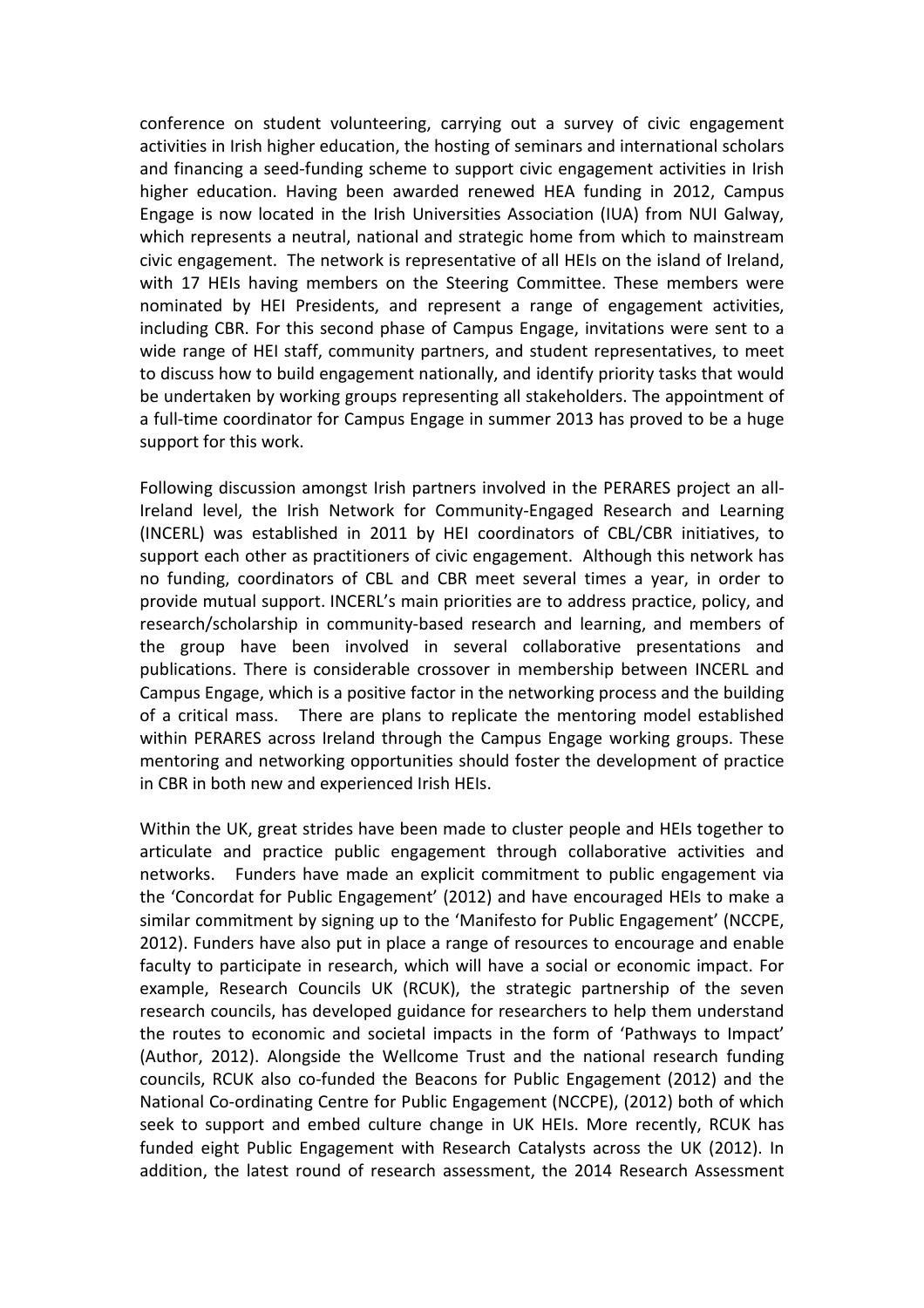Framework, has research impact as one of its major strands (see Chapter 7 by Manners and Duncan for further detail on UK initiatives and networks).

# Concluding Comments

Within this chapter we have explored key principles of CBR, its practice through five HEI vignettes from the island of Ireland, policy and vision at national and European levels, the availability of funding and the evolution of networks. This chapter has tried to lay the context of CBR from the perspective of five HEIs located on the island of Ireland. There is room for further scholarship on this growing area of research practice, from a range of perspectives, including that of community partners as well as HEIs. We contend that we are now at a crossroads with regard to further developments and growth. The potential is there to turn solid and visionary national policy into implementation at local level. However, we still face challenges in terms of resources for the enactment of policy at the local HEI level. There is a need to develop posts in each HEI to facilitate the work of CBR, delineate key performance indicators and review progression criteria that recognise and reward staff for CBR activities. These changes are set against a higher education system in Ireland that is moving through a time of great flux and change with deep financial constraints. However, if higher education cannot demonstrate its societal value then what is the overall purpose of the academy? Higgins (2012, p. 1) presents us with a moral choice, "to be part of a passive consensus that accepts an insufficient and failed model of life and economy, for example, or to seek to recover the possibility of alternative futures". CBR is one way to respond to this challenge, because it is conducive to outward-facing HEIs and collaborative research activity that can lead to societal transformation.

# References

Biggs, Stephen D. "Resource-poor farmer participation in research: A synthesis of experiences from nine national agricultural research systems." OFCOR-Comparative Study (1989).

De Bok, Caspar. TRAMS Training and Mentoring of Science Shops, Final Publishable Report, 2008. Available at: http://www.livingknowledge.org/livingknowledge/wpcontent/uploads/2012/02/TRAMS-final-report-120132711EN6.pdf Accessed 14 November 2013.

Department for Business, Innovation and Skills) Innovation and Research Strategy for Growth, 2011. http://www.bis.gov.uk/assets/biscore/innovation/docs/i/11-1387 innovation-and-research-strategy-for-growth.pdf Accessed 16 March 2012.

Department of Education and Skills National Strategy for Higher Education to 2030 Dublin, Ireland: Government Publications Office, 2010.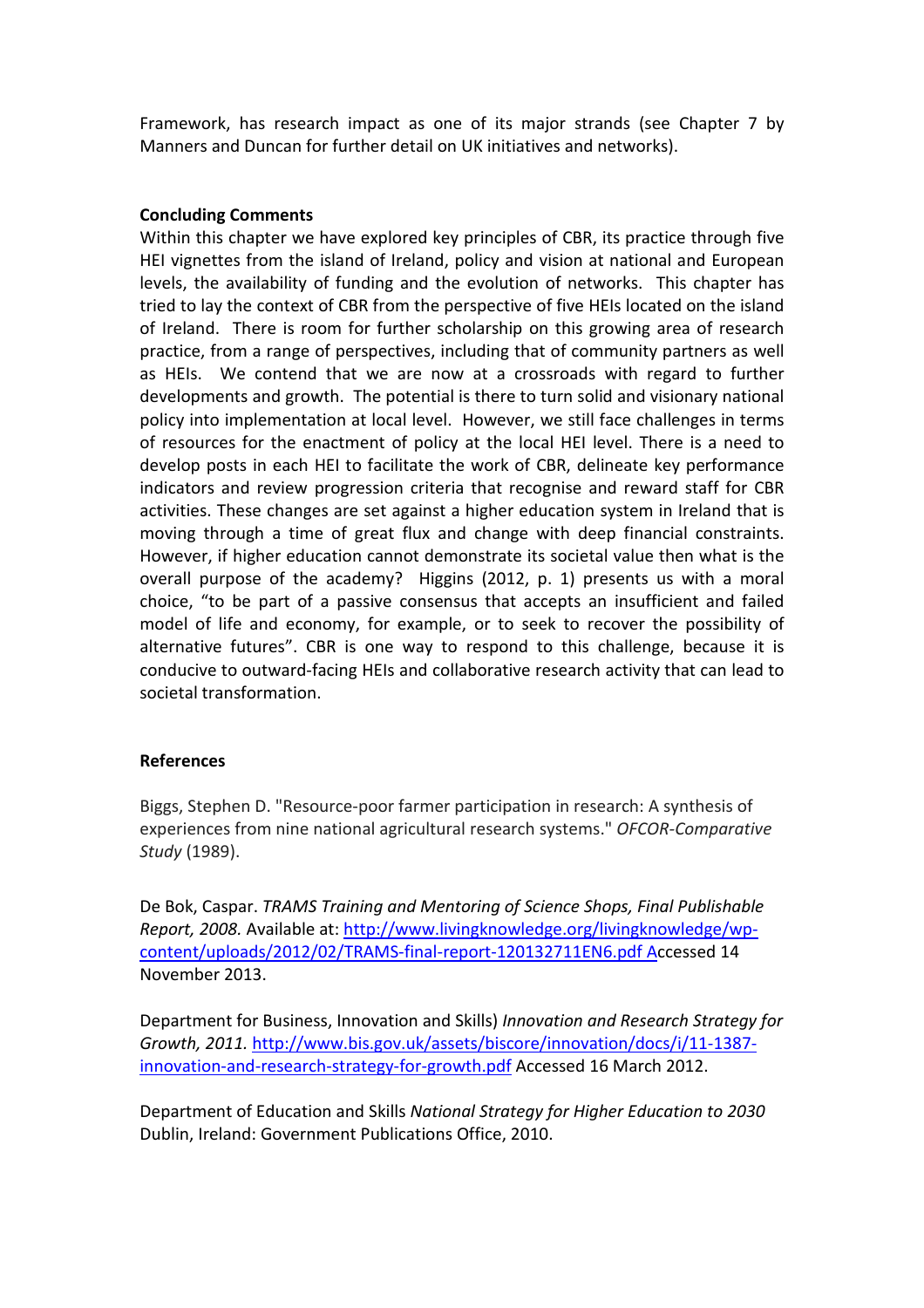Department of Employment and Learning NI. Graduating to Success – A Higher Education Strategy for Northern Ireland, 2014.

http://www.delni.gov.uk/graduating-to-success-he-strategy-for-ni.pdf date accessed 16 February 2014.

Department for Employment and Learning NI and Invest NI. Evaluation of the Second Round of the Northern Ireland Higher Education Innovation Fund, 2010. http://www.delni.gov.uk/review\_of\_ni\_higher\_education\_innovation\_fund\_2 \_-\_final\_report.pdf Accessed 26 July 2013

Escrigas, Cristina, Hall, Budd, L. and Tandon, Rajesh. (eds.) Higher Education in the World 5 Knowledge, Engagement and Higher Education: Contributing to Social Change. Series: GUNI Series on the Social Commitment of Universities. Palgrave Macmillan, 2014.

Forfas (2012) Report of the Research Prioritisation Steering Group. Dublin: Forfas.

Gall, Éric, Glen Millot, and Claudia Neubauer. Participation of Civil Society Organisations in Research: Science Technology and Civil Society (STACS). 2009. http://www.livingknowledge.org/livingknowledge/wpcontent/uploads/2011/12/STACS\_Final\_Report-Partic.research.pdf Accessed 27 November 2013.

Gibbons, Michael, Camille Limoges, Helga Nowotny, Simon Schwartzman, Peter Scott, and Martin Trow. The new production of knowledge: The dynamics of science and research in contemporary societies. Sage, 1994.

Higgins, Michael. D. (2013) Remarks by President Higgins At the Conferral of Membership on him by The Royal Irish Academy, http://www.president.ie/speeches/remarks-by-president-higgins-at-the-conferralof-membership-on-him-by-the-royal-irish-academy-tuesday-27th-november-2012/ Accessed 27 November 2013.

Higher Education Authority. Higher Education System Performance Framework 2014- 2016 2013. http://www.education.ie/en/The-Education-System/Higher-Education/HEA-Higher-Education-System-performance-Framework-2014-2016.pdf Accessed 6 February 2013.

Living Knowledge Network. About Living Knowledge – The International Science Shop Network. 2013 http://www.livingknowledge.org/livingknowledge/, Accessed 14 November 2013.

National Co-ordinating Centre for Public Engagement. Concordat for Engaging the Public With Research, 2012.

http://www.nuffieldfoundation.org/sites/default/files/files/Grants%20for%20researc h%20and%20innovation%20%202012(1).pdf, Accessed 24 May 2012.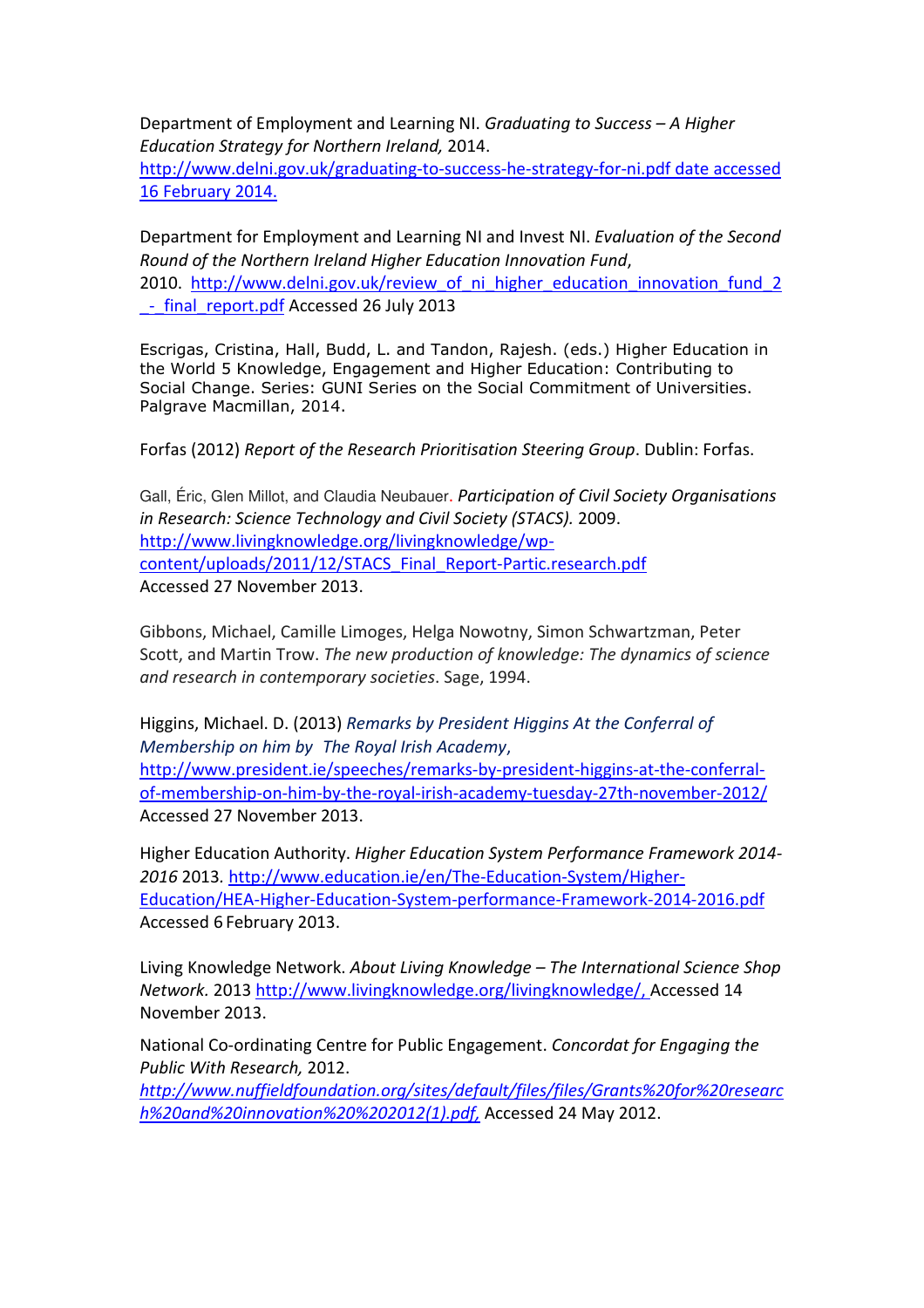National Co-ordinating Centre for Public Engagement. Manifesto for Public Engagement, 2012. http://www.publicengagement.ac.uk/why-does-itmatter/manifesto, date accessed 24 May 2012

McDonald, Mary Anne. Practicing Community-Engaged Research, [online], Duke Centre for Community Research. 2009. Available from: https://www.dtmi.duke.edu/about-us/organization/duke-center-for-communityresearch/training-center/PracticingCommunityEngagedResearch.pdf/view, Accessed 14 November 2013.

Minkler, Meredith, and Nina Wallerstein, eds. (2003) Community Based Participatory Research for Health. San Francisco: Jossey-Bass, 2003.

Nowotny, Helga, Peter Scott, and Michael Gibbons. Re-thinking science: knowledge and the public in an age of uncertainty. Cambridge: Polity, 2001.

O'Connor, Rory. (2013) Online Cancer Support: A Pilot Study to Implement and Evaluate A Support Blog at ARC Cancer Support House, http://www.ucc.ie/en/scishop/rr/ Accessed 30 October 2013.

Ochocka, Joanna, Moorlag, Elin & Janzen, Rich. 'A Framework for Entry: PAR Values and Engagement Strategies in Community Research'. Gateways: International Journal of Community Research and Engagement, 3, 2-19. 2010

Research Councils UK. Excellence With Impact. 2012 http://www.rcuk.ac.uk/kei/impacts/Pages/home.aspx, date accessed 24 May 2012.

Research Councils UK. 'Bridging the gap between higher education and the public'. 2012. http://www.rcuk.ac.uk/documents/scisoc/beaconslaunch.pdf Accessed 24 May 2012.

Research Councils UK. Public Engagement With Research Catalysts. 2012 http://www.rcuk.ac.uk/per/Pages/catalysts.aspx Accessed 24 June 2012.

Research Reference Framework. Assessment criteria and level definitions. 2014 http://www.ref.ac.uk/panels/assessmentcriteriaandleveldefinitions/ Accessed 16 February 2014.

Schuetze, Hans G., and P. Inman. The Community Engagement and Service Mission of Universities. Leicester: NIACE, 2011.

Strand, Kerry J., Nicholas Cutforth, Randy Stoecker, Sam Marullo, and Patrick Donohue. Community-based research and higher education: Principles and practices. John Wiley & Sons, 2003.

University College Cork (2013) UCC Strategic Plan 2013-2017, http://www.ucc.ie/en/strategicplanning/2013/Accessed 21 October 2013.